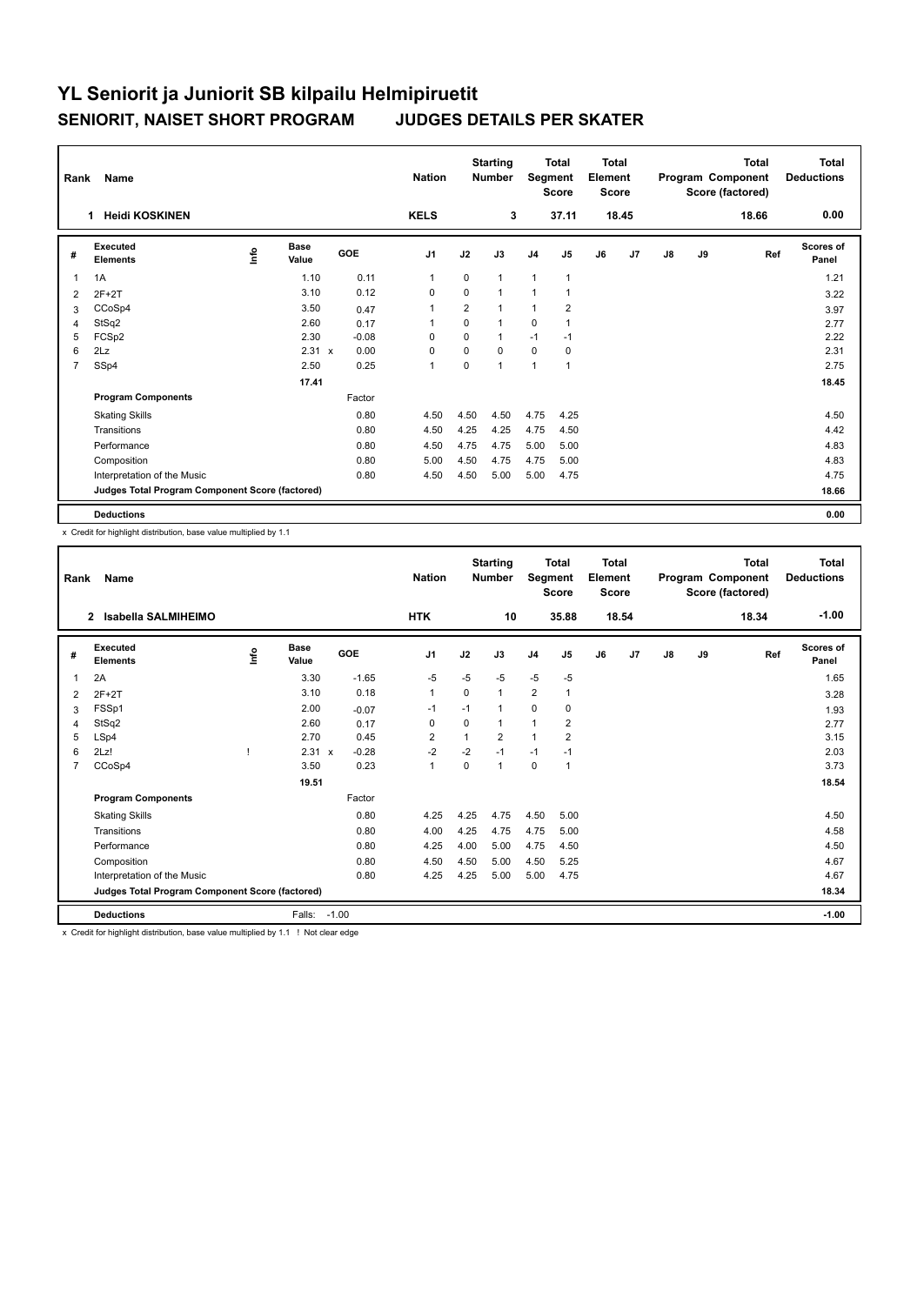| Rank           | <b>Name</b>                                     |   |                      |         | <b>Nation</b>  |                | <b>Starting</b><br><b>Number</b> |                | <b>Total</b><br>Segment<br><b>Score</b> | <b>Total</b><br>Element<br><b>Score</b> |       |               |    | <b>Total</b><br>Program Component<br>Score (factored) | Total<br><b>Deductions</b> |
|----------------|-------------------------------------------------|---|----------------------|---------|----------------|----------------|----------------------------------|----------------|-----------------------------------------|-----------------------------------------|-------|---------------|----|-------------------------------------------------------|----------------------------|
|                | Sanna TUOMIOKSA<br>3                            |   |                      |         | <b>TL</b>      |                | 6                                |                | 35.25                                   |                                         | 18.31 |               |    | 17.94                                                 | $-1.00$                    |
| #              | Executed<br><b>Elements</b>                     | ۴ | <b>Base</b><br>Value | GOE     | J1             | J2             | J3                               | J <sub>4</sub> | J5                                      | J6                                      | J7    | $\mathsf{J}8$ | J9 | Ref                                                   | Scores of<br>Panel         |
| 1              | 2A                                              |   | 3.30                 | 0.44    | $\mathbf 1$    | 1              | $\overline{2}$                   | $\mathbf{1}$   | $\overline{2}$                          |                                         |       |               |    |                                                       | 3.74                       |
| 2              | 2F                                              |   | 1.80                 | 0.36    | $\overline{2}$ | $\overline{1}$ | $\overline{2}$                   | $\overline{2}$ | $\overline{2}$                          |                                         |       |               |    |                                                       | 2.16                       |
| 3              | SSp4                                            |   | 2.50                 | 0.17    | $\overline{1}$ | 0              | $\overline{2}$                   | 0              | $\mathbf{1}$                            |                                         |       |               |    |                                                       | 2.67                       |
| $\overline{4}$ | 2Lz+COMBO                                       |   | 2.31 x               | $-1.05$ | $-5$           | $-5$           | $-5$                             | $-5$           | $-5$                                    |                                         |       |               |    |                                                       | 1.26                       |
| 5              | FCSp3                                           |   | 2.80                 | $-0.28$ | $-1$           | $-1$           | 0                                | $-1$           | $-1$                                    |                                         |       |               |    |                                                       | 2.52                       |
| 6              | StSq2                                           |   | 2.60                 | 0.26    | $\Omega$       | 1              | $\overline{2}$                   | $\mathbf{1}$   | $\mathbf{1}$                            |                                         |       |               |    |                                                       | 2.86                       |
| $\overline{7}$ | CCoSp3                                          |   | 3.00                 | 0.10    | $\mathbf{1}$   | 0              | 1                                | $-1$           | 0                                       |                                         |       |               |    |                                                       | 3.10                       |
|                |                                                 |   | 18.31                |         |                |                |                                  |                |                                         |                                         |       |               |    |                                                       | 18.31                      |
|                | <b>Program Components</b>                       |   |                      | Factor  |                |                |                                  |                |                                         |                                         |       |               |    |                                                       |                            |
|                | <b>Skating Skills</b>                           |   |                      | 0.80    | 4.50           | 4.50           | 4.75                             | 4.75           | 4.75                                    |                                         |       |               |    |                                                       | 4.67                       |
|                | Transitions                                     |   |                      | 0.80    | 4.25           | 4.00           | 4.50                             | 4.50           | 4.25                                    |                                         |       |               |    |                                                       | 4.33                       |
|                | Performance                                     |   |                      | 0.80    | 4.25           | 4.25           | 4.75                             | 4.50           | 4.50                                    |                                         |       |               |    |                                                       | 4.42                       |
|                | Composition                                     |   |                      | 0.80    | 4.50           | 4.25           | 5.00                             | 4.25           | 4.75                                    |                                         |       |               |    |                                                       | 4.50                       |
|                | Interpretation of the Music                     |   |                      | 0.80    | 4.25           | 4.25           | 5.00                             | 4.50           | 4.75                                    |                                         |       |               |    |                                                       | 4.50                       |
|                | Judges Total Program Component Score (factored) |   |                      |         |                |                |                                  |                |                                         |                                         |       |               |    |                                                       | 17.94                      |
|                | <b>Deductions</b>                               |   | Falls:               | $-1.00$ |                |                |                                  |                |                                         |                                         |       |               |    |                                                       | $-1.00$                    |

x Credit for highlight distribution, base value multiplied by 1.1

| Rank           | <b>Name</b>                                     |         |                      |         | <b>Nation</b>  |          | <b>Starting</b><br><b>Number</b> | Segment        | <b>Total</b><br><b>Score</b> | <b>Total</b><br>Element<br><b>Score</b> |       |    |    | <b>Total</b><br>Program Component<br>Score (factored) | <b>Total</b><br><b>Deductions</b> |
|----------------|-------------------------------------------------|---------|----------------------|---------|----------------|----------|----------------------------------|----------------|------------------------------|-----------------------------------------|-------|----|----|-------------------------------------------------------|-----------------------------------|
|                | 4 litu RASKI                                    |         |                      |         | <b>KKJT</b>    |          | $\overline{7}$                   |                | 33.33                        |                                         | 17.59 |    |    | 16.74                                                 | $-1.00$                           |
| #              | Executed<br><b>Elements</b>                     | lnfo    | <b>Base</b><br>Value | GOE     | J <sub>1</sub> | J2       | J3                               | J <sub>4</sub> | J5                           | J6                                      | J7    | J8 | J9 | Ref                                                   | <b>Scores of</b><br>Panel         |
| 1              | 2Lz                                             |         | 2.10                 | 0.07    | 0              | 0        | $\mathbf{1}$                     | $\mathbf 0$    | $\mathbf{1}$                 |                                         |       |    |    |                                                       | 2.17                              |
| 2              | 2A                                              |         | 3.30                 | $-1.65$ | -5             | $-5$     | $-5$                             | $-5$           | $-5$                         |                                         |       |    |    |                                                       | 1.65                              |
| 3              | FSSp3                                           |         | 2.60                 | $-0.17$ | $-1$           | $-1$     | 0                                | $-2$           | 0                            |                                         |       |    |    |                                                       | 2.43                              |
| 4              | StSq2                                           |         | 2.60                 | 0.00    | 0              | $\Omega$ | 0                                | $\pmb{0}$      | 1                            |                                         |       |    |    |                                                       | 2.60                              |
| 5              | $2F+2T2$                                        | $\,<\,$ | $3.12 \times$        | $-0.54$ | $-3$           | $-3$     | $-2$                             | $-3$           | -3                           |                                         |       |    |    |                                                       | 2.58                              |
| 6              | CCoSp4                                          |         | 3.50                 | 0.23    | $\mathbf{1}$   | 0        | $\mathbf{1}$                     | $\mathbf{1}$   | 0                            |                                         |       |    |    |                                                       | 3.73                              |
| $\overline{7}$ | LSp4                                            |         | 2.70                 | $-0.27$ | 0              | $-2$     | $-1$                             | $-1$           | $-1$                         |                                         |       |    |    |                                                       | 2.43                              |
|                |                                                 |         | 19.92                |         |                |          |                                  |                |                              |                                         |       |    |    |                                                       | 17.59                             |
|                | <b>Program Components</b>                       |         |                      | Factor  |                |          |                                  |                |                              |                                         |       |    |    |                                                       |                                   |
|                | <b>Skating Skills</b>                           |         |                      | 0.80    | 4.00           | 4.00     | 4.00                             | 4.25           | 4.75                         |                                         |       |    |    |                                                       | 4.08                              |
|                | Transitions                                     |         |                      | 0.80    | 3.75           | 3.75     | 4.00                             | 4.75           | 5.00                         |                                         |       |    |    |                                                       | 4.17                              |
|                | Performance                                     |         |                      | 0.80    | 3.75           | 3.75     | 4.25                             | 4.50           | 4.25                         |                                         |       |    |    |                                                       | 4.08                              |
|                | Composition                                     |         |                      | 0.80    | 4.25           | 4.00     | 4.50                             | 4.50           | 5.00                         |                                         |       |    |    |                                                       | 4.42                              |
|                | Interpretation of the Music                     |         |                      | 0.80    | 3.75           | 4.00     | 4.25                             | 4.25           | 4.50                         |                                         |       |    |    |                                                       | 4.17                              |
|                | Judges Total Program Component Score (factored) |         |                      |         |                |          |                                  |                |                              |                                         |       |    |    |                                                       | 16.74                             |
|                | <b>Deductions</b>                               |         | Falls: -1.00         |         |                |          |                                  |                |                              |                                         |       |    |    |                                                       | $-1.00$                           |
|                |                                                 |         |                      |         |                |          |                                  |                |                              |                                         |       |    |    |                                                       |                                   |

 $<$  Under-rotated jump  $\times$  Credit for highlight distribution, base value multiplied by 1.1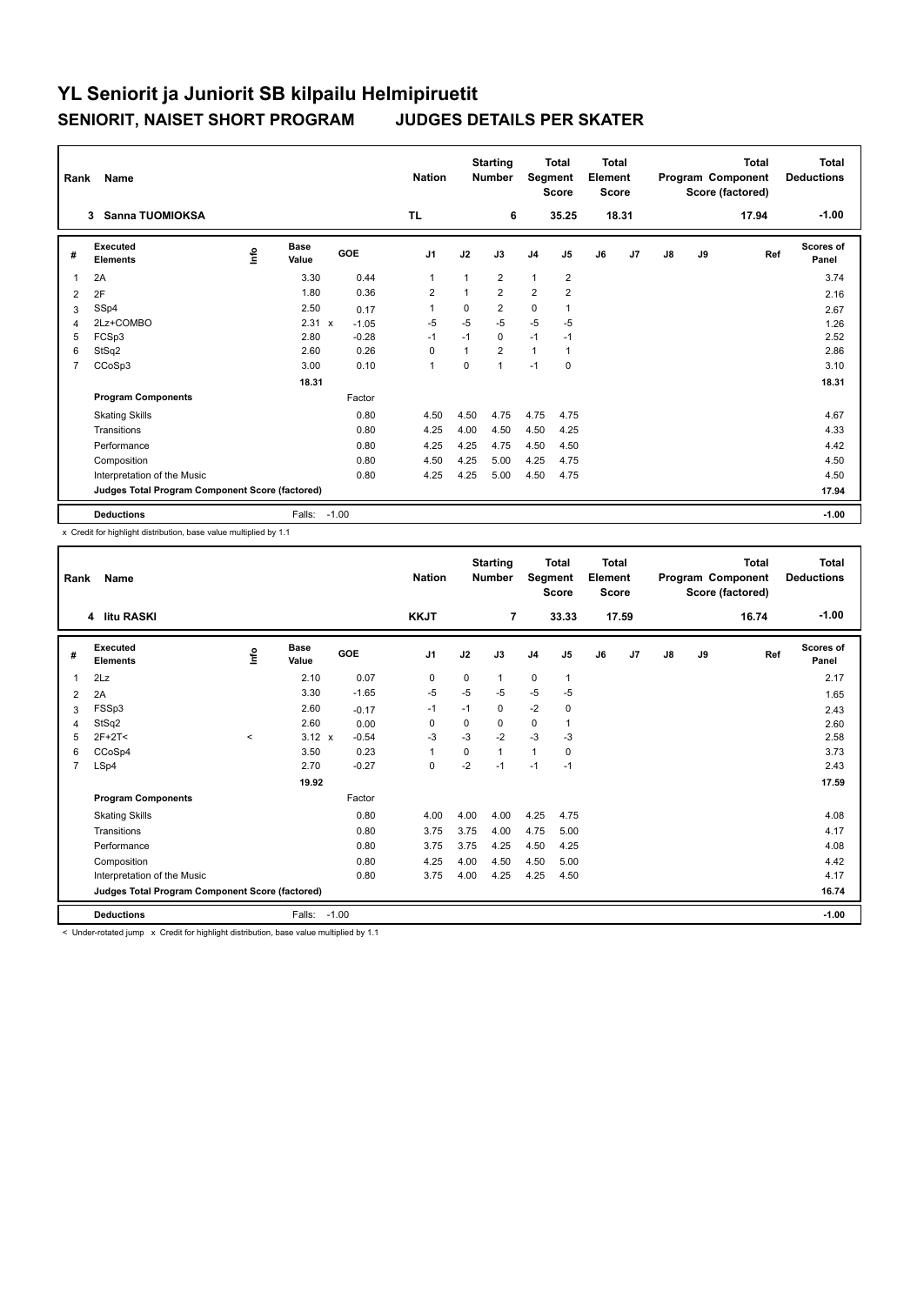| Rank           | Name                                            |                                  |               |            | <b>Nation</b>  |              | <b>Starting</b><br><b>Number</b> | Segment        | Total<br><b>Score</b> | <b>Total</b><br>Element<br><b>Score</b> |       |    |    | <b>Total</b><br>Program Component<br>Score (factored) | Total<br><b>Deductions</b> |
|----------------|-------------------------------------------------|----------------------------------|---------------|------------|----------------|--------------|----------------------------------|----------------|-----------------------|-----------------------------------------|-------|----|----|-------------------------------------------------------|----------------------------|
|                | Emma-Lotta LAAKSO<br>5.                         |                                  |               |            | <b>JOKA</b>    |              | 5                                |                | 33.28                 |                                         | 15.06 |    |    | 18.22                                                 | 0.00                       |
| #              | Executed<br><b>Elements</b>                     | $\mathop{\mathsf{Irr}}\nolimits$ | Base<br>Value | <b>GOE</b> | J <sub>1</sub> | J2           | J3                               | J <sub>4</sub> | J <sub>5</sub>        | J6                                      | J7    | J8 | J9 | Ref                                                   | Scores of<br>Panel         |
| 1              | $2F+2T$                                         |                                  | 3.10          | 0.30       | $\overline{2}$ | $\mathbf{1}$ | $\mathbf{1}$                     | $\overline{2}$ | $\overline{2}$        |                                         |       |    |    |                                                       | 3.40                       |
| 2              | $1Lo*$                                          | $\pmb{\ast}$                     | 0.00          | 0.00       |                |              |                                  |                |                       |                                         |       |    |    |                                                       | 0.00                       |
| 3              | FSS <sub>p2</sub>                               |                                  | 2.30          | 0.08       | 0              | $\Omega$     | $\mathbf{1}$                     | $\mathbf 0$    | $\mathbf{1}$          |                                         |       |    |    |                                                       | 2.38                       |
| 4              | StSq1                                           |                                  | 1.80          | 0.18       | 1              |              | 0                                | $\mathbf{1}$   |                       |                                         |       |    |    |                                                       | 1.98                       |
| 5              | LSp3                                            |                                  | 2.40          | 0.00       | $\Omega$       | $\Omega$     | $\Omega$                         | $\Omega$       |                       |                                         |       |    |    |                                                       | 2.40                       |
| 6              | 1A                                              |                                  | $1.21 \times$ | 0.07       | 0              |              | $\Omega$                         | $\mathbf{1}$   | 1                     |                                         |       |    |    |                                                       | 1.28                       |
| $\overline{7}$ | CCoSp4                                          |                                  | 3.50          | 0.12       | $\overline{1}$ |              | 0                                | $-1$           | $\mathbf 0$           |                                         |       |    |    |                                                       | 3.62                       |
|                |                                                 |                                  | 14.31         |            |                |              |                                  |                |                       |                                         |       |    |    |                                                       | 15.06                      |
|                | <b>Program Components</b>                       |                                  |               | Factor     |                |              |                                  |                |                       |                                         |       |    |    |                                                       |                            |
|                | <b>Skating Skills</b>                           |                                  |               | 0.80       | 4.50           | 4.50         | 4.00                             | 5.00           | 5.00                  |                                         |       |    |    |                                                       | 4.67                       |
|                | Transitions                                     |                                  |               | 0.80       | 4.00           | 4.00         | 4.00                             | 5.00           | 4.75                  |                                         |       |    |    |                                                       | 4.25                       |
|                | Performance                                     |                                  |               | 0.80       | 4.25           | 4.25         | 4.25                             | 5.25           | 4.75                  |                                         |       |    |    |                                                       | 4.42                       |
|                | Composition                                     |                                  |               | 0.80       | 4.50           | 4.25         | 4.75                             | 5.00           | 5.25                  |                                         |       |    |    |                                                       | 4.75                       |
|                | Interpretation of the Music                     |                                  |               | 0.80       | 4.25           | 4.25         | 4.75                             | 5.50           | 5.00                  |                                         |       |    |    |                                                       | 4.67                       |
|                | Judges Total Program Component Score (factored) |                                  |               |            |                |              |                                  |                |                       |                                         |       |    |    |                                                       | 18.22                      |
|                | <b>Deductions</b>                               |                                  |               |            |                |              |                                  |                |                       |                                         |       |    |    |                                                       | 0.00                       |

\* Invalid element x Credit for highlight distribution, base value multiplied by 1.1

| Rank           | Name                                            |      |                      |            | <b>Nation</b>  |                | <b>Starting</b><br><b>Number</b> | Segment        | <b>Total</b><br><b>Score</b> | <b>Total</b><br>Element<br><b>Score</b> |                |               |    | <b>Total</b><br>Program Component<br>Score (factored) | <b>Total</b><br><b>Deductions</b> |
|----------------|-------------------------------------------------|------|----------------------|------------|----------------|----------------|----------------------------------|----------------|------------------------------|-----------------------------------------|----------------|---------------|----|-------------------------------------------------------|-----------------------------------|
|                | <b>Riina SVENSK</b><br>6                        |      |                      |            | <b>JOKA</b>    |                | 1                                |                | 32.23                        |                                         | 14.43          |               |    | 17.80                                                 | 0.00                              |
| #              | Executed<br><b>Elements</b>                     | ١nf٥ | <b>Base</b><br>Value | <b>GOE</b> | J <sub>1</sub> | J2             | J3                               | J <sub>4</sub> | J <sub>5</sub>               | J6                                      | J <sub>7</sub> | $\mathsf{J}8$ | J9 | Ref                                                   | <b>Scores of</b><br>Panel         |
| 1              | $2F+2T$                                         |      | 3.10                 | 0.18       | $\mathbf{1}$   | 1              | $\mathbf{1}$                     | $\mathbf{1}$   | $\mathbf{1}$                 |                                         |                |               |    |                                                       | 3.28                              |
| 2              | 1A                                              |      | 1.10                 | 0.00       | $\mathbf 0$    | $\Omega$       | 0                                | $\mathbf 0$    | 1                            |                                         |                |               |    |                                                       | 1.10                              |
| 3              | CCoSp3V                                         |      | 2.25                 | 0.23       | $\mathbf{1}$   | 1              | 1                                | $\overline{2}$ | 1                            |                                         |                |               |    |                                                       | 2.48                              |
| $\overline{4}$ | FCSp2                                           |      | 2.30                 | 0.00       | 0              | $\Omega$       | 1                                | $\mathbf 0$    | 0                            |                                         |                |               |    |                                                       | 2.30                              |
| 5              | 2Lz!q                                           |      | $2.31 \times$        | $-1.05$    | $-5$           | $-5$           | $-5$                             | $-4$           | $-5$                         |                                         |                |               |    |                                                       | 1.26                              |
| 6              | StSq1                                           |      | 1.80                 | 0.12       | $\mathbf 0$    | $\overline{1}$ | $\mathbf{1}$                     | $\mathbf 0$    | 1                            |                                         |                |               |    |                                                       | 1.92                              |
| 7              | LSp2                                            |      | 1.90                 | 0.19       | $\mathbf{1}$   | $\overline{1}$ | 1                                | 0              | 1                            |                                         |                |               |    |                                                       | 2.09                              |
|                |                                                 |      | 14.76                |            |                |                |                                  |                |                              |                                         |                |               |    |                                                       | 14.43                             |
|                | <b>Program Components</b>                       |      |                      | Factor     |                |                |                                  |                |                              |                                         |                |               |    |                                                       |                                   |
|                | <b>Skating Skills</b>                           |      |                      | 0.80       | 4.50           | 4.50           | 4.50                             | 4.75           | 4.25                         |                                         |                |               |    |                                                       | 4.50                              |
|                | Transitions                                     |      |                      | 0.80       | 4.25           | 4.00           | 4.25                             | 5.00           | 4.00                         |                                         |                |               |    |                                                       | 4.17                              |
|                | Performance                                     |      |                      | 0.80       | 4.25           | 4.50           | 4.75                             | 5.25           | 4.50                         |                                         |                |               |    |                                                       | 4.58                              |
|                | Composition                                     |      |                      | 0.80       | 4.50           | 4.25           | 4.75                             | 5.00           | 4.25                         |                                         |                |               |    |                                                       | 4.50                              |
|                | Interpretation of the Music                     |      |                      | 0.80       | 4.00           | 4.50           | 4.50                             | 5.25           | 4.50                         |                                         |                |               |    |                                                       | 4.50                              |
|                | Judges Total Program Component Score (factored) |      |                      |            |                |                |                                  |                |                              |                                         |                |               |    |                                                       | 17.80                             |
|                | <b>Deductions</b>                               |      |                      |            |                |                |                                  |                |                              |                                         |                |               |    |                                                       | 0.00                              |

x Credit for highlight distribution, base value multiplied by 1.1 ! Not clear edge q Jump landed on the quarter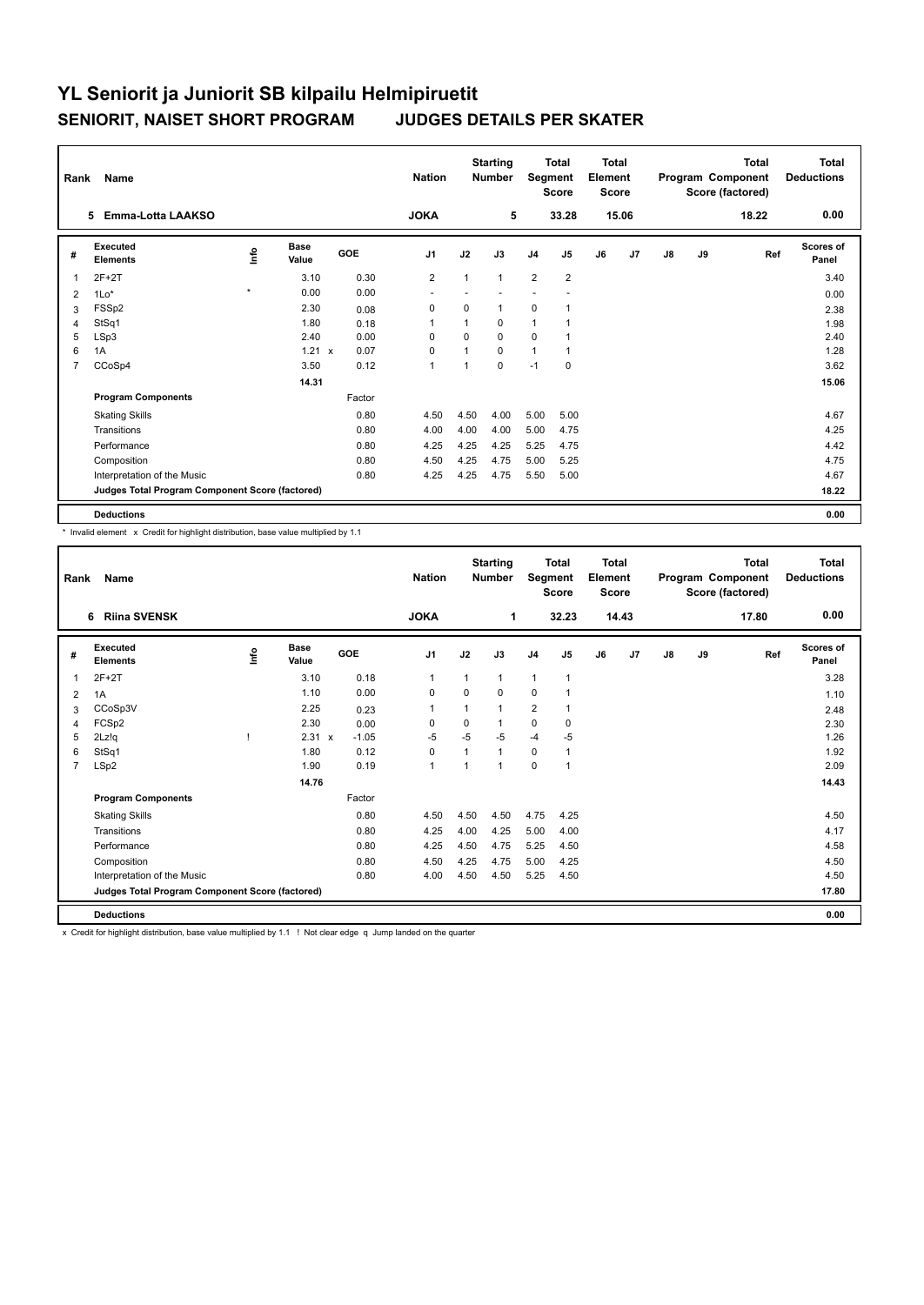| Rank           | <b>Name</b>                                     |         |                      |            | <b>Nation</b> |          | <b>Starting</b><br><b>Number</b> | Segment        | <b>Total</b><br><b>Score</b> | <b>Total</b><br>Element<br><b>Score</b> |       |               |    | <b>Total</b><br>Program Component<br>Score (factored) | Total<br><b>Deductions</b> |
|----------------|-------------------------------------------------|---------|----------------------|------------|---------------|----------|----------------------------------|----------------|------------------------------|-----------------------------------------|-------|---------------|----|-------------------------------------------------------|----------------------------|
|                | <b>Anni PURHONEN</b><br>$\overline{7}$          |         |                      |            | <b>KELS</b>   |          | 9                                |                | 31.83                        |                                         | 15.37 |               |    | 17.46                                                 | $-1.00$                    |
| #              | Executed<br><b>Elements</b>                     | ١nfo    | <b>Base</b><br>Value | <b>GOE</b> | J1            | J2       | J3                               | J <sub>4</sub> | J5                           | J6                                      | J7    | $\mathsf{J}8$ | J9 | Ref                                                   | Scores of<br>Panel         |
| $\overline{1}$ | 2Lze                                            | e       | 1.68                 | $-0.84$    | $-5$          | $-5$     | $-5$                             | $-5$           | $-5$                         |                                         |       |               |    |                                                       | 0.84                       |
| 2              | FSSp4                                           |         | 3.00                 | 0.00       | $-1$          | $-1$     | 1                                | $\mathbf 0$    | $\mathbf{1}$                 |                                         |       |               |    |                                                       | 3.00                       |
| 3              | 2F+COMBO+1T*                                    | $\star$ | 1.80                 | $-0.90$    | $-5$          | $-5$     | $-5$                             | $-5$           | -5                           |                                         |       |               |    |                                                       | 0.90                       |
| $\overline{4}$ | LSp4                                            |         | 2.70                 | $-0.09$    | $-1$          | $-1$     | 0                                | $\mathbf 0$    | 0                            |                                         |       |               |    |                                                       | 2.61                       |
| 5              | StSq2                                           |         | 2.60                 | 0.09       | $\Omega$      | $\Omega$ | 1                                | $\overline{1}$ | $\Omega$                     |                                         |       |               |    |                                                       | 2.69                       |
| 6              | 1A                                              |         | 1.21 x               | 0.04       | $\Omega$      | $\Omega$ | $\Omega$                         | $\overline{1}$ | 1                            |                                         |       |               |    |                                                       | 1.25                       |
| $\overline{7}$ | CCoSp4                                          |         | 3.50                 | 0.58       | $\mathbf{1}$  | 1        | $\overline{2}$                   | $\overline{2}$ | $\overline{2}$               |                                         |       |               |    |                                                       | 4.08                       |
|                |                                                 |         | 16.49                |            |               |          |                                  |                |                              |                                         |       |               |    |                                                       | 15.37                      |
|                | <b>Program Components</b>                       |         |                      | Factor     |               |          |                                  |                |                              |                                         |       |               |    |                                                       |                            |
|                | <b>Skating Skills</b>                           |         |                      | 0.80       | 4.00          | 4.00     | 4.25                             | 5.25           | 4.50                         |                                         |       |               |    |                                                       | 4.25                       |
|                | Transitions                                     |         |                      | 0.80       | 4.00          | 4.00     | 4.25                             | 5.50           | 4.50                         |                                         |       |               |    |                                                       | 4.25                       |
|                | Performance                                     |         |                      | 0.80       | 4.00          | 3.75     | 4.50                             | 4.75           | 4.00                         |                                         |       |               |    |                                                       | 4.17                       |
|                | Composition                                     |         |                      | 0.80       | 4.25          | 4.25     | 5.00                             | 4.75           | 4.75                         |                                         |       |               |    |                                                       | 4.58                       |
|                | Interpretation of the Music                     |         |                      | 0.80       | 4.00          | 4.25     | 5.00                             | 5.00           | 4.50                         |                                         |       |               |    |                                                       | 4.58                       |
|                | Judges Total Program Component Score (factored) |         |                      |            |               |          |                                  |                |                              |                                         |       |               |    |                                                       | 17.46                      |
|                | <b>Deductions</b>                               |         | Falls:               | $-1.00$    |               |          |                                  |                |                              |                                         |       |               |    |                                                       | $-1.00$                    |

\* Invalid element x Credit for highlight distribution, base value multiplied by 1.1 e Wrong edge

| Rank           | Name                                            |      |                      |         | <b>Nation</b>  |                | <b>Starting</b><br><b>Number</b> | Segment        | <b>Total</b><br><b>Score</b> | <b>Total</b><br>Element<br><b>Score</b> |       |               |    | <b>Total</b><br>Program Component<br>Score (factored) | <b>Total</b><br><b>Deductions</b> |
|----------------|-------------------------------------------------|------|----------------------|---------|----------------|----------------|----------------------------------|----------------|------------------------------|-----------------------------------------|-------|---------------|----|-------------------------------------------------------|-----------------------------------|
|                | <b>EIII HEIKKINEN</b><br>8                      |      |                      |         | <b>KELS</b>    |                | 8                                |                | 30.47                        |                                         | 14.07 |               |    | 17.40                                                 | $-1.00$                           |
| #              | Executed<br><b>Elements</b>                     | ١nf٥ | <b>Base</b><br>Value | GOE     | J <sub>1</sub> | J2             | J3                               | J <sub>4</sub> | J5                           | J6                                      | J7    | $\mathsf{J}8$ | J9 | Ref                                                   | Scores of<br>Panel                |
| 1              | 2A<<                                            | <<   | 1.10                 | $-0.55$ | $-5$           | $-5$           | $-5$                             | $-5$           | $-5$                         |                                         |       |               |    |                                                       | 0.55                              |
| 2              | CCoSp3V                                         |      | 2.25                 | 0.08    | $\mathbf{1}$   | 1              | 0                                | $-1$           | 0                            |                                         |       |               |    |                                                       | 2.33                              |
| 3              | 2Lze                                            | e    | 1.68                 | $-0.50$ | -3             | $-2$           | $-3$                             | -3             | -3                           |                                         |       |               |    |                                                       | 1.18                              |
| $\overline{4}$ | FSSp3                                           |      | 2.60                 | $-0.43$ | $-1$           | $-2$           | 0                                | $-2$           | $-2$                         |                                         |       |               |    |                                                       | 2.17                              |
| 5              | StSq3                                           |      | 3.30                 | 0.22    | $\Omega$       | $\Omega$       | $\mathbf{1}$                     | $\mathbf{1}$   | 1                            |                                         |       |               |    |                                                       | 3.52                              |
| 6              | LSp4                                            |      | 2.70                 | 0.54    | $\overline{2}$ | $\overline{2}$ | $\overline{2}$                   | $\overline{2}$ | $\overline{2}$               |                                         |       |               |    |                                                       | 3.24                              |
| $\overline{7}$ | 2F+COMBO                                        |      | 1.98 x               | $-0.90$ | $-5$           | $-5$           | $-5$                             | $-5$           | $-5$                         |                                         |       |               |    |                                                       | 1.08                              |
|                |                                                 |      | 15.61                |         |                |                |                                  |                |                              |                                         |       |               |    |                                                       | 14.07                             |
|                | <b>Program Components</b>                       |      |                      | Factor  |                |                |                                  |                |                              |                                         |       |               |    |                                                       |                                   |
|                | <b>Skating Skills</b>                           |      |                      | 0.80    | 4.00           | 4.50           | 4.50                             | 5.00           | 4.25                         |                                         |       |               |    |                                                       | 4.42                              |
|                | Transitions                                     |      |                      | 0.80    | 3.75           | 4.00           | 4.50                             | 4.75           | 3.75                         |                                         |       |               |    |                                                       | 4.08                              |
|                | Performance                                     |      |                      | 0.80    | 4.25           | 3.75           | 4.50                             | 4.50           | 4.00                         |                                         |       |               |    |                                                       | 4.25                              |
|                | Composition                                     |      |                      | 0.80    | 4.50           | 4.25           | 4.75                             | 4.75           | 4.50                         |                                         |       |               |    |                                                       | 4.58                              |
|                | Interpretation of the Music                     |      |                      | 0.80    | 4.25           | 4.25           | 4.75                             | 5.25           | 4.25                         |                                         |       |               |    |                                                       | 4.42                              |
|                | Judges Total Program Component Score (factored) |      |                      |         |                |                |                                  |                |                              |                                         |       |               |    |                                                       | 17.40                             |
|                | <b>Deductions</b>                               |      | Falls:               | $-1.00$ |                |                |                                  |                |                              |                                         |       |               |    |                                                       | $-1.00$                           |

<< Downgraded jump x Credit for highlight distribution, base value multiplied by 1.1 e Wrong edge